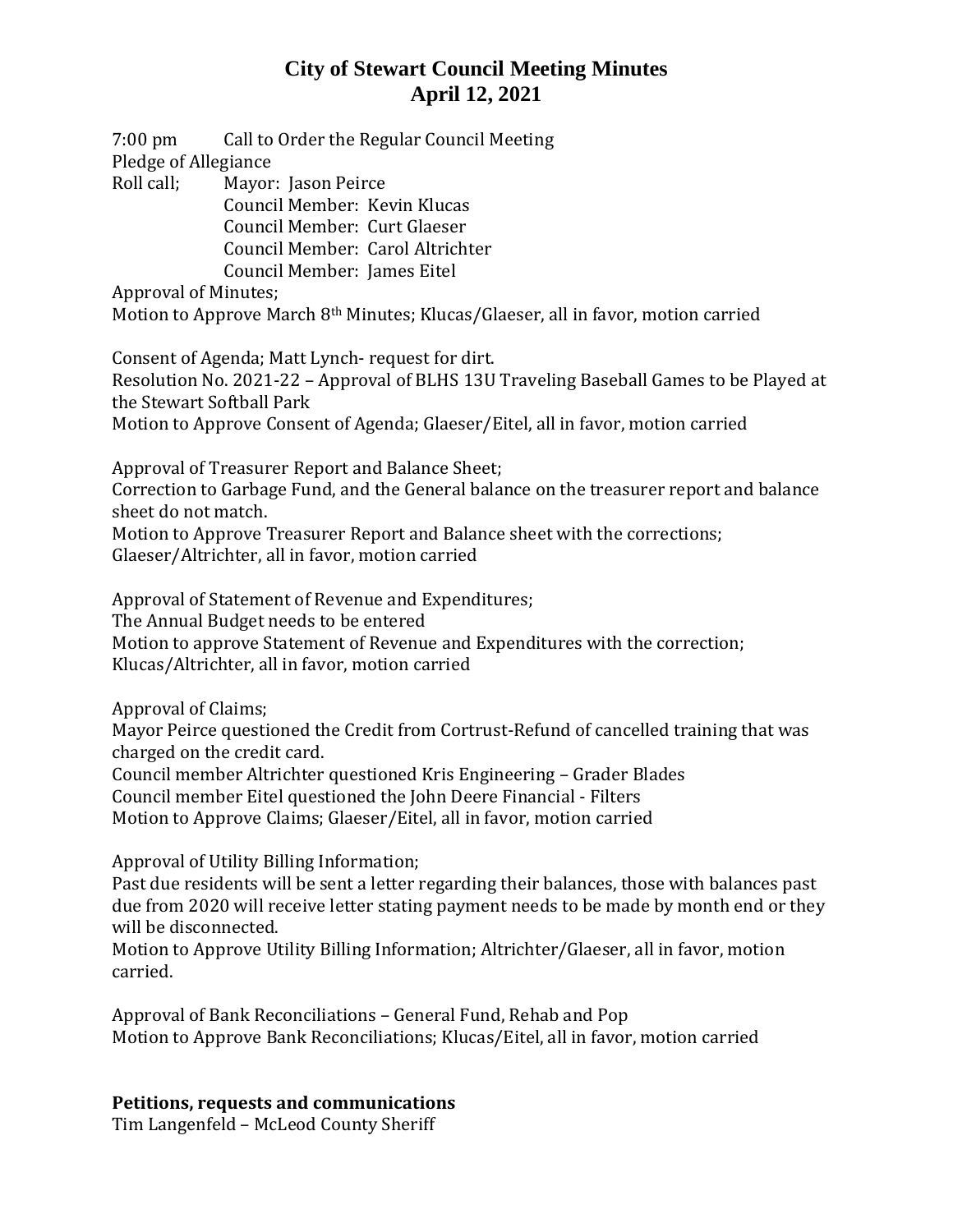The City Council was questioning the door checks in town. Sheriff Langenfeld will discuss with his officers.

Plans for Parcel 20.050.1310 – There are no plans to sell this parcel at this time. David Wegscheid - Parcels 20.067.0150, 20.067.0160, 20.067.0170 – David and Kelly Wegscheid would like to purchase these lots. The City does not have authority to sell these as they were acquired on a forfeiture. The City could choose to return ownership to the County where they would be placed up for sale on the Forfeiture Sale in the fall. David indicated he may not be willing to wait for the Sale. Mayor Peirce instructed David & Kelly to submit a proposal for further research.

Tim Gennrich – Land Rental Contract-This is an extension of the current land rent contract, a new contract is not required.

Taylor Williamson - West Central Sanitation – Past Due Accounts West Central is requesting guidance for citizens that are not paying for their services. The City Council agreed for a reduction of services with letters being sent.

Orville Trenton – Stewart Lions – Proposal for Disc Golf – Orville to work with Scott for a location

Matt Lynch – request for Dirt – permission to use as much dirt as needed with the agreement to clean up when finished.

#### **Ordinances and Resolutions;**

Resolution No. 2021-13 **-** Approve the Liquor License Application from C & K Enterprise Motion to Approve Resolution No. 2021-13 **-** Approve the Liquor License Application from C & K Enterprise; Eitel/Glaeser, all in favor, motion carried Members polled, Peirce-yea, Altrichter-yea, Eitel-yea, Klucas-yea, Glaeser-yea

Resolution No. 2021-14 – Approval of Donation to BLHS 1after Prom 2021 Event Motion to Approve Resolution No. 2021-14 – Approval of Donation to BLHS 1after Prom 2021 Event;Klucas/Eitel, all in favor, motion carried Members polled, Peirce-yea, Altrichter-yea, Eitel-yea, Klucas-yea, Glaeser-yea

Resolution No. 2021-15 - Approve the Purchase of Transceiver and Software Maintenance Agreement

Motion to Approve Resolution No. 2021-15 - Approve the Purchase of Transceiver and Software Maintenance Agreement; Glaeser/Eitel, all in favor, motion carried Members polled, Peirce-yea, Altrichter-yea, Eitel-yea, Klucas-yea, Glaeser-yea

Resolution No. 2021-17 - Approval Granting Permission for the BLHS School Varsity Softball Games Be Played at the Stewart Softball Park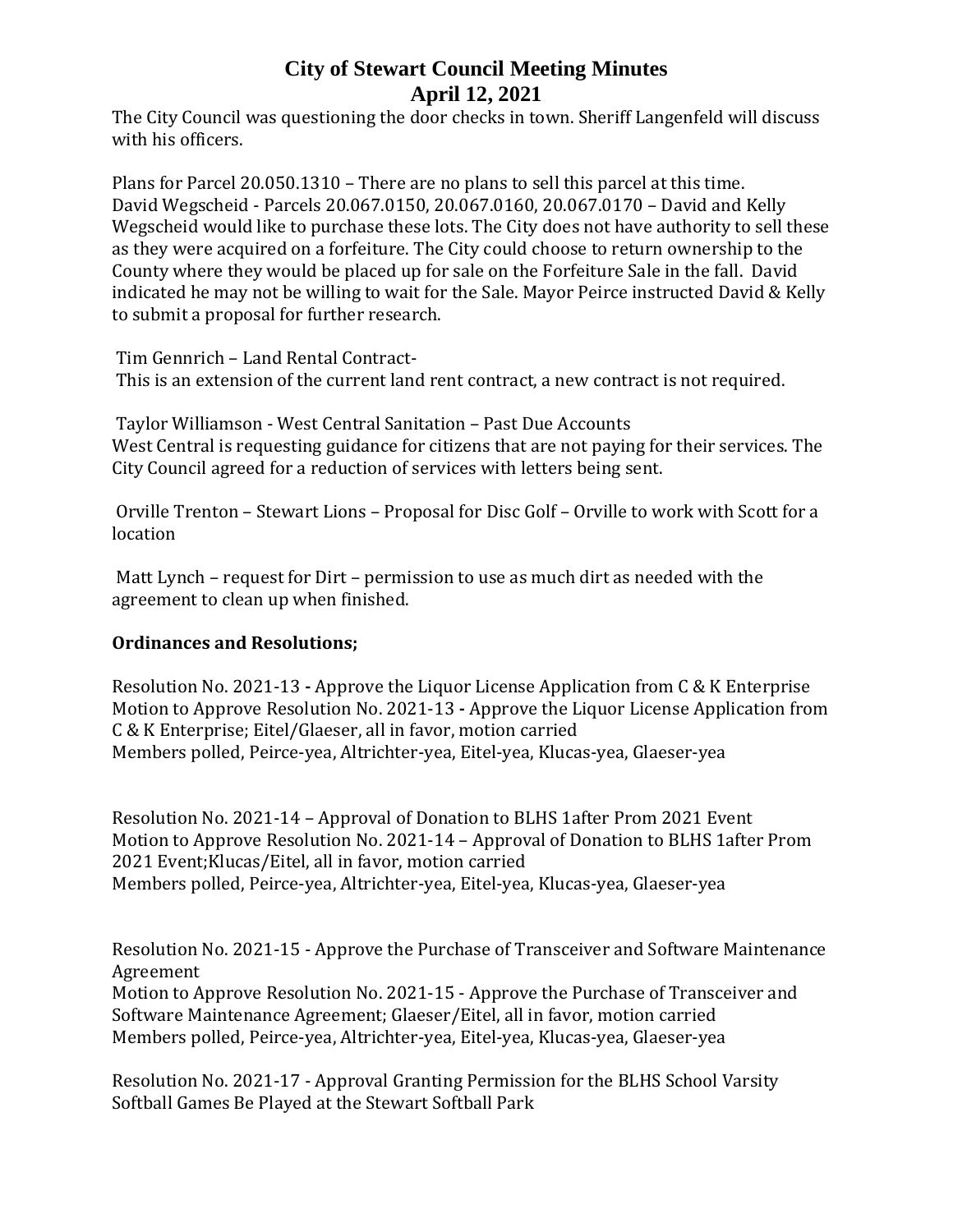Motion to Approve Resolution No. 2021-17 - Approval Granting Permission for the BLHS School Varsity Softball Games Be Played at the Stewart Softball Park; Glaeser/Eitel, all in favor, motion carried.

Members polled, Peirce-yea, Altrichter-yea, Eitel-yea, Klucas-yea, Glaeser-yea

Resolution No. 2021-18 – Approval Granting Permission for St Paul Lutheran Church's Wednesday Fun Night Softball Games to be Played at the Stewart Softball Park Motion to Approve Resolution No. 2021-18 – Approval Granting Permission for St Paul Lutheran Church's Wednesday Fun Night Softball Games to be Played at the Stewart Softball Park;Eitel/Glaeser, all in favor, motion carried.

Members polled, Peirce-yea, Altrichter-yea, Eitel-yea, Klucas-yea, Glaeser-yea

Resolution No. 2021-19 – Approve Rental of Portable Rest-Rooms for City Park and Softball Field for year 2021

Motion to Approve Resolution No. 2021-19 – Approve Rental of Portable Rest-Rooms for City Park and Softball Field for year 2021;Altrichter/Glaeser, all in favor, motion carried. Members polled, Peirce-yea, Altrichter-yea, Eitel-yea, Klucas-yea, Glaeser-yea

Resolution No. 2021-22 – Approval of BLHS 13U Traveling Baseball Games to be Played at the Stewart Softball Park

Motion to Approve Resolution No. 2021-22 – Approval of BLHS 13U Traveling Baseball Games to be Played at the Stewart Softball Park; Klucas/Glaeser, all in favor, motion carried.

Members polled, Peirce-yea, Altrichter-yea, Eitel-yea, Klucas-yea, Glaeser-yea

#### **Reports of Officers, Boards and Committees;**

- 1. Police Department Report Motion to Approve Police Department Report;Klucas/Altrichter, all in favor, motion carried.
- 2. Emergency Services Report
	- A. Fire Department

Motion to Approve Fire Department Report; Glaeser/Eitel, all in favor, motion carried

Resolution No. 2021-20 – Approve the Acceptance of a Donation of Hams Mayor Peirce informed the board that the League of MN Cities states that gifts of nominal value (\$10.00) can be accepted.

Motion to Approve Resolution No. 2021-20 – Approve the Acceptance of a Donation of Hams; Eitel/Glaeser, all in favor, motion carried.

Members polled, Peirce-yea, Altrichter-yea, Eitel-yea, Klucas-yea, Glaeser-yea

Resolution No. 2021-21 – Approval to Apply for DNR 50/50 Grant Motion to Approve Resolution No. 2021-21 – Approval to Apply for DNR 50/50 Grant; Glaeser/Eitel, all in favor, motion carried. Members polled, Peirce-yea, Altrichter-yea, Eitel-yea, Klucas-yea, Glaeser-yea